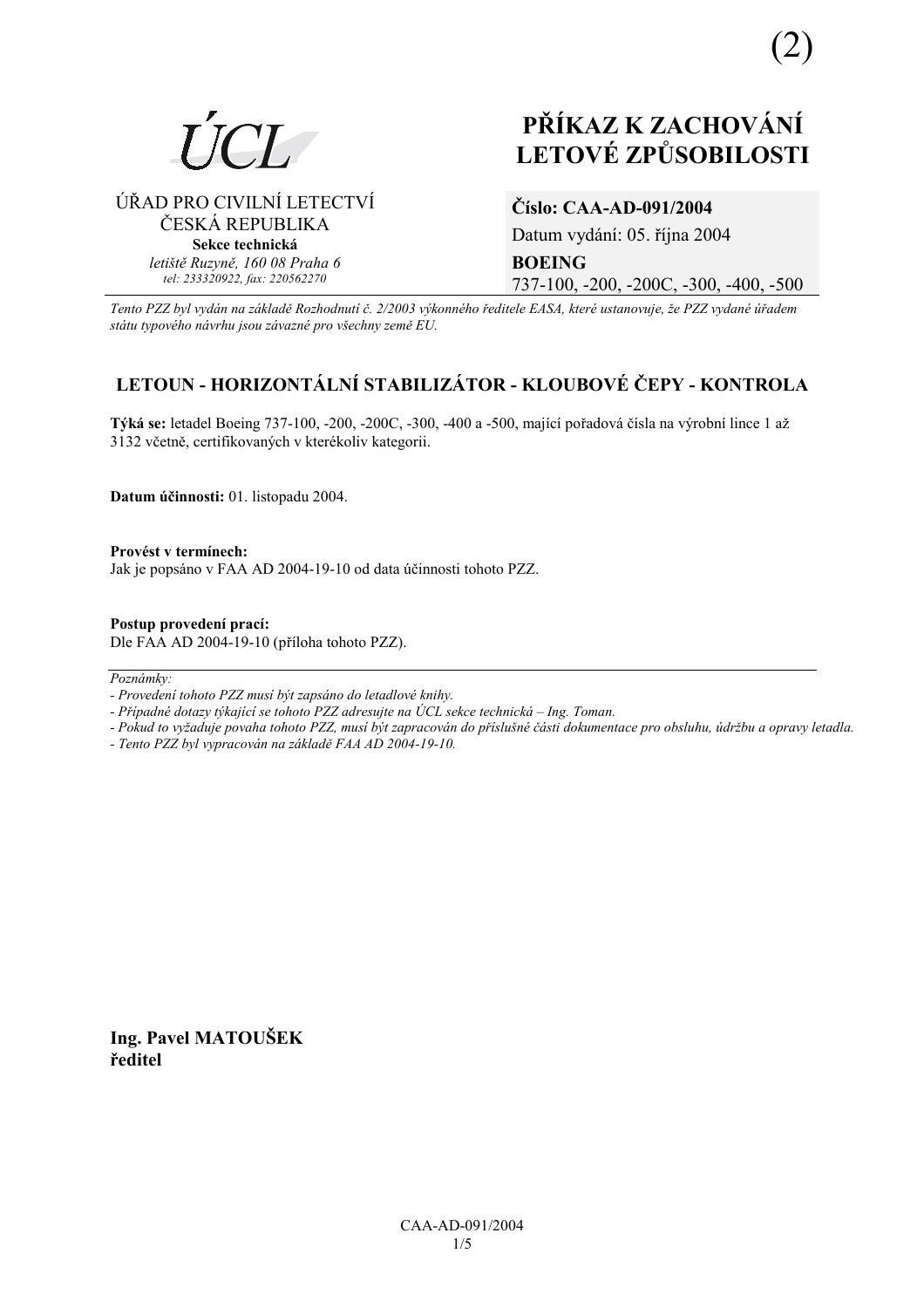#### **2004-19-10 Boeing**: Amendment 39-13804. Docket 2003-NM-90-AD.

*Applicability*: Model 737-100, -200, -200C, -300, -400, and -500 series airplanes having line numbers 1 through 3132 inclusive; certificated in any category.

*Compliance*: Required as indicated, unless accomplished previously

To prevent failure of the outer and inner hinge pins due to corrosion or cracking, which could allow the pins to migrate out of the joint and result in intermittent movement of the horizontal stabilizer structure and consequent loss of controllability of the airplane, accomplish the following:

(a) For all airplanes: Within 90 days after the effective date of this AD, perform a detailed inspection of the pivot hinge pin joints for corrosion and, with hand pressure, check for movement of the hinge pins within the joints of the horizontal stabilizer, per Part 1 of the Accomplishment Instructions of Boeing Alert Service Bulletin (ASB) 737-55A1077, dated December 6, 2001. Repeat the detailed inspections and check at intervals not to exceed 180 days until the initial inspection specified in paragraph (b), (d), (f), or (h) of this AD, as applicable, is performed.

**Note 1**: For the purposes of this AD, a detailed inspection is defined as: "An intensive examination of a specific structural area, system, installation, or assembly to detect damage, failure, or irregularity. Available lighting is normally supplemented with a direct source of good lighting at intensity deemed appropriate by the inspector. Inspection aids such as mirror, magnifying lenses, etc., may be used. Surface cleaning and elaborate access procedures may be required."

(1) If no corrosion is found, and if the hinge pins cannot be moved with hand pressure, the hinge pins are serviceable.

(2) If any pin can be moved with hand pressure, before further flight, remove and inspect both pins on the left and right sides and perform follow-on corrective actions per Part 3 of the Accomplishment Instructions of the ASB.

(3) If any corrosion is found, before further flight, remove and perform a detailed inspection of the pin(s) per Figure 2 (inner pin) or Figure 3 (inner and outer pins), as applicable, of the Accomplishment Instructions of the ASB; and perform follow-on corrective actions, per the Accomplishment Instructions of the ASB.

(b) For Models 737-100, -200, and 200C series airplanes: Within 3,000 flight hours or 24 months after the effective date of this AD, whichever occurs first, perform a detailed inspection and magnetic particle inspection for corrosion and cracking of the horizontal stabilizer hinge pins, per Part 2 or Part 3 of the Accomplishment Instructions of Boeing ASB 737-55A1077, dated December 6, 2001.

(1) If no corrosion or cracking is found, before further flight, reinstall the pin unless the condition of the other pin in that joint requires that both pins be replaced. (See paragraphs  $(b)(3)$  and  $(b)(4)$  of this AD.)

(2) If an outer pin is cracked in the area that includes the tapered shank, the adjacent thread relief radius, or the threaded end, but the inner pin is damage free, before further flight, replace the outer pin with a new or serviceable pin, per the Accomplishment Instructions of the ASB.

(3) If an outer pin is cracked in the area that includes the straight shank or the head, before further flight, replace both the inner and outer pins with new or serviceable pins, per the Accomplishment Instructions of the ASB.

(4) If any cracks are found on an inner pin, before further flight, replace both the inner and outer pins with new or serviceable pins, per the Accomplishment Instructions of the ASB.

(5) On any pin, if corrosion is found on a threaded area or in the thread relief radius adjacent to the threads, before further flight, replace the pin with a new or serviceable pin, per the Accomplishment Instructions of the ASB.

(6) If any corrosion is found on an area of the pin that is not threaded or in a thread relief radius adjacent to threads, before further flight, accomplish the requirements of paragraph  $(b)(6)(i)$  or  $(b)(6)(ii)$  of this AD.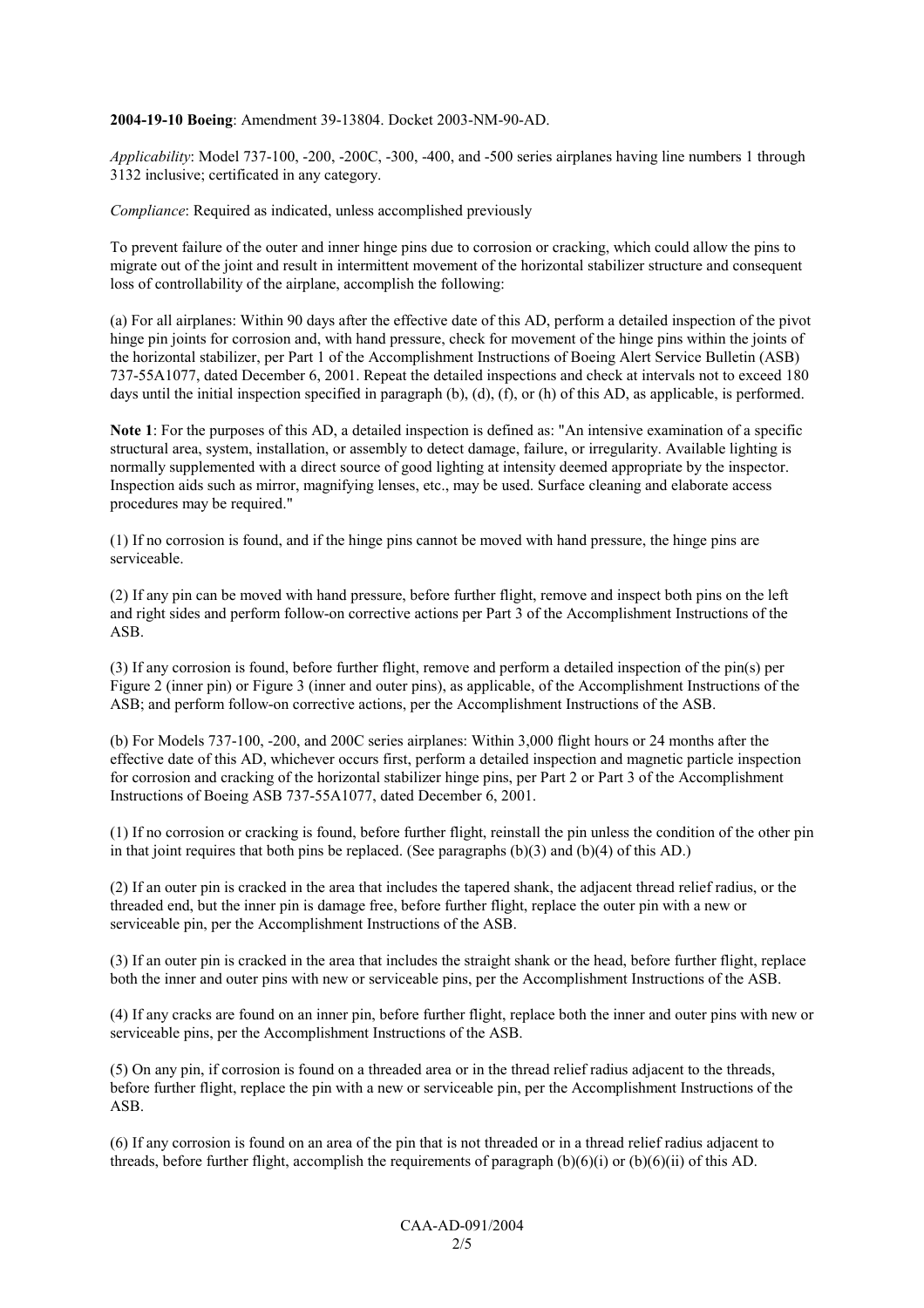(i) Replace the pin with a new or serviceable pin, per the ASB.

(ii) Repair per a method approved by the Manager, Seattle Aircraft Certification Office (ACO), FAA, or per data meeting the type certification basis of the airplane approved by a Boeing Company Designated Engineering Representative who has been authorized by the FAA to make such findings. For a repair method to be approved, the approval must specifically reference this AD.

(c) For Models 737-100, -200, -200C series airplanes: Thereafter, repeat the inspections required by paragraph (b) of this AD at the times specified in paragraph (c)(1) or (c)(2) of this AD, as applicable.

(1) If BMS 3-27 grease (Mastinox 6856K) is used, repeat the inspection at intervals not to exceed 6,000 flight hours or 48 months, whichever occurs first.

(2) If BMS 3-33 grease is used as a substitute for BMS 3-27 grease (Mastinox 6856K), repeat the inspections at intervals not to exceed 3,000 flight hours or 24 months, whichever occurs first.

(d) For Models 737-100, -200, and -200C series airplanes: Within 12,000 flight hours or 96 months after the effective date of this AD, whichever occurs first, perform a detailed inspection and magnetic particle inspection for corrosion and cracking of the horizontal stabilizer hinge pins, per Part 3 of the Accomplishment Instructions of Boeing ASB 737-55A1077, dated December 6, 2001.

(1) If no corrosion or cracking is found, before further flight, reinstall the pin unless the condition of the other pin in that joint requires that both pins be replaced. (See paragraphs  $(d)(3)$  and  $(d)(4)$  of this AD.)

(2) If an outer pin is cracked in the area that includes the tapered shank, the adjacent thread relief radius, or the threaded end, but the inner pin is damage free, before further flight, replace the outer pin with a new or serviceable pin, per the Accomplishment Instructions of the ASB.

(3) If an outer pin is cracked in the area that includes the straight shank and the head, before further flight, replace both the inner and outer pins with new or serviceable pins, per the Accomplishment Instructions of the ASB.

(4) If any cracks are found on an inner pin, before further flight, replace both the inner and outer pins with new or serviceable pins, per the Accomplishment Instructions of the ASB.

(5) On any pin, if corrosion is found on a threaded area or in the thread relief radius adjacent to the threads, before further flight, replace the pin with a new or serviceable pin, per the Accomplishment Instructions of the ASB.

(6) If any corrosion is found on an area of the pin that is not threaded or in a thread relief radius adjacent to threads, before further flight, accomplish the actions specified in paragraph  $(d)(6)(i)$  or  $(d)(6)(ii)$  of this AD.

(i) Replace the pin with a new or serviceable pin, per the ASB.

(ii) Repair per a method approved by the Manager, Seattle Aircraft Certification Office (ACO), FAA, or per data meeting the type certification basis of the airplane approved by a Boeing Company Designated Engineering Representative who has been authorized by the FAA to make such findings. For a repair method to be approved, the approval must specifically reference this AD.

(e) For Models 737-100, -200, -200C series airplanes: Thereafter, repeat the inspections required by paragraph (d) of this AD at the times specified in paragraph  $(e)(1)$  or  $(e)(2)$  of this AD, as applicable.

(1) If BMS 3-27 grease (Mastinox 6856K) is used, thereafter, repeat the inspections at intervals not to exceed 12,000 flight hours or 96 months, whichever occurs first.

(2) If BMS 3-33 grease is used as a substitute for BMS 3-27 grease (Mastinox 6856K), thereafter, repeat the inspections at intervals not to exceed 6,000 flight hours or 48 months, whichever occurs first.

(f) For Model 737-300, -400, and -500 series airplanes: Within 4,000 flight hours or 24 months from the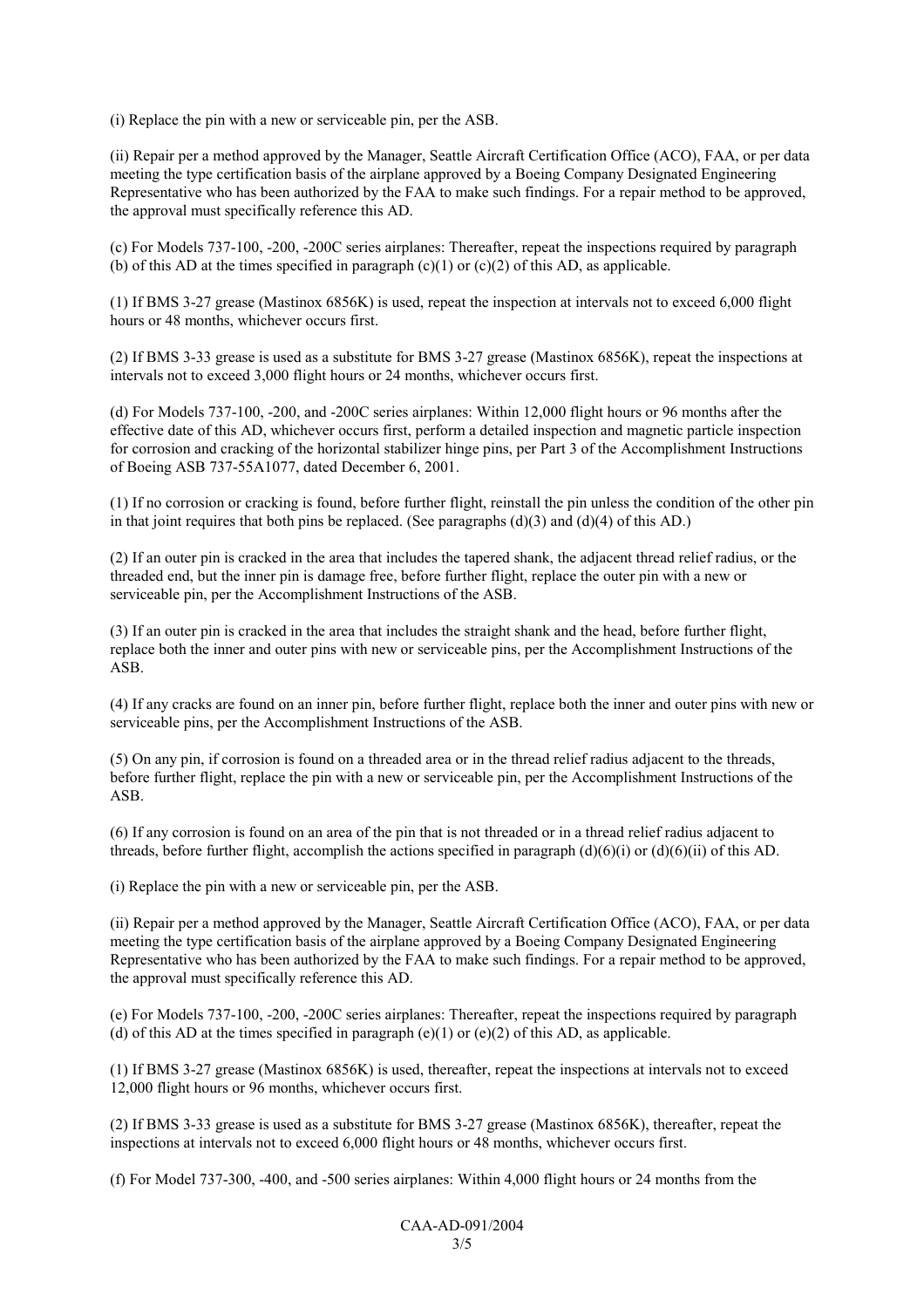effective date of this AD, whichever occurs first, perform a detailed inspection and magnetic particle inspection for corrosion and cracking of the horizontal stabilizer hinge pins, per Part 2 or Part 3 of the Accomplishment Instructions of Boeing ASB 737-55A1077, dated December 6, 2001.

(1) If no corrosion or cracking is found, before further flight, reinstall the pin unless the condition of the other pin in that joint requires that both pins be replaced. (See paragraphs  $(f)(3)$  and  $(f)(4)$  of this AD.)

(2) If an outer pin is cracked in the area that includes the tapered shank, the adjacent thread relief radius, or the threaded end, but the inner pin is free of damage, before further flight, replace the outer pin with a new or serviceable pin, per the Accomplishment Instructions of the ASB.

(3) If an outer pin is cracked in the area that includes the straight shank or the head, before further flight, replace both the inner and outer pins with new or serviceable pins, per the Accomplishment Instructions of the ASB.

(4) If any cracks are found on an inner pin, before further flight, replace both the inner and outer pins with new or serviceable pins, per the Accomplishment Instructions of the ASB.

(5) On any pin, if corrosion is found on a threaded area or in the thread relief radius adjacent to the threads, before further flight, replace the pin with a new or serviceable pin, per the Accomplishment Instructions of the ASB.

(6) If any corrosion is found on an area of the pin that is not threaded or in a thread relief radius adjacent to threads, before further flight, accomplish the actions of paragraph  $(f)(6)(i)$  or  $(f)(6)(ii)$  of this AD.

(i) Replace the pin with a new or serviceable pin, per the ASB.

(ii) Repair per a method approved by the Manager, Seattle Aircraft Certification Office (ACO), FAA, or per data meeting the type certification basis of the airplane approved by a Boeing Company Designated Engineering Representative who has been authorized by the FAA to make such findings. For a repair method to be approved, the approval must specifically reference this AD.

(g) For Model 737-300, -400, and -500 series airplanes: Thereafter, repeat the inspections required by paragraph (f) of this AD at the times specified in paragraph  $(g)(1)$  or  $(g)(2)$  of this AD, as applicable.

(1) If BMS 3-27 grease (Mastinox 6856K) is used, thereafter, repeat the inspections at intervals not to exceed 8,000 flight hours or 48 months, whichever occurs first.

(2) If BMS 3-33 grease is used as a substitute for BMS 3-27 (Mastinox 6856K), repeat the inspections at intervals not to exceed 4,000 flight hours or 24 months, whichever occurs first.

(h) For Model 737-300, -400, and -500 series airplanes: Within 16,000 flight hours or 96 months from the effective date of this AD, whichever occurs first, perform a detailed inspection and magnetic particle inspection for corrosion or cracking of the horizontal stabilizer hinge pins per Part 3 of the Accomplishment Instructions of Boeing ASB 737-55A1077, dated December 6, 2001.

(1) If no corrosion or cracking is found, before further flight, reinstall the pin unless the condition of the other pin in that joint requires that both pins be replaced. (See paragraphs (h)(3) and (h)(4) of this AD.)

(2) If an outer pin is cracked in the area that includes the tapered shank, the adjacent thread relief radius, or the threaded end, but the inner pin is damage free, before further flight, replace the outer pin with a new or serviceable pin.

(3) If an outer pin is cracked in the area that includes the straight shank or the head, before further flight, replace both the inner and outer pin with new or serviceable pins.

(4) If any cracks are found on an inner pin, before further flight, replace both the inner and outer pin with new or serviceable pins.

(5) On any pin, if corrosion is found on a threaded area or in the thread relief radius adjacent to the threads,